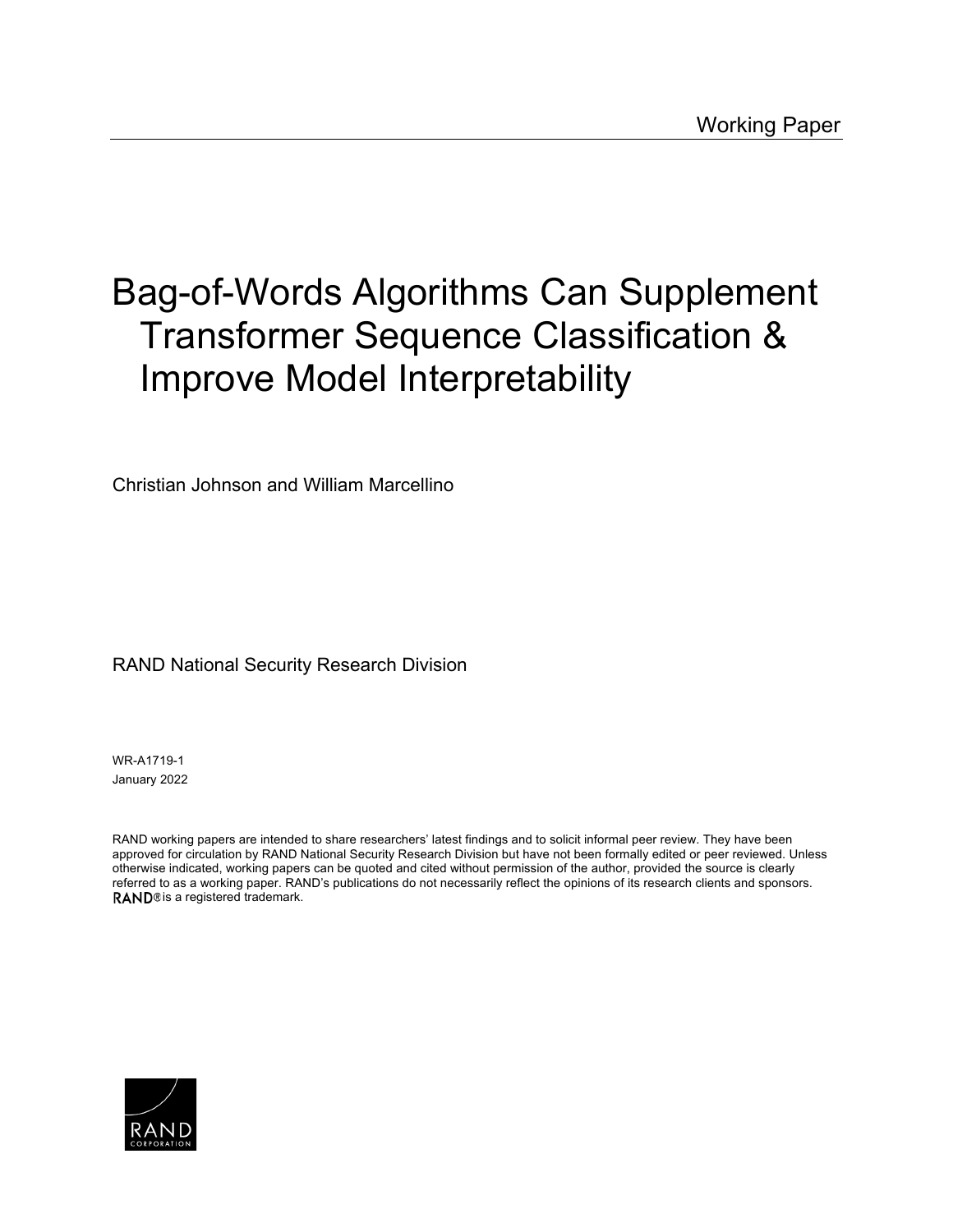For more information on this publication, visit [www.rand.org/pubs/working\\_papers/WRA1719-1.html](http://www.rand.org/pubs/working_papers/WRA1719-1.html).

Published by the RAND Corporation, Santa Monica, Calif.

© 2022 RAND Corporation

RAND<sup>®</sup> is a registered trademark.

#### Limited Print and Electronic Distribution Rights

This document and trademark(s) contained herein are protected by law. This representation of RAND intellectual property is provided for noncommercial use only. Unauthorized posting of this publication online is prohibited. Permission is given to duplicate this document for personal use only, as long as it is unaltered and complete. Permission is required from RAND to reproduce, or reuse in another form, any of its research documents for commercial use. For information on reprint and linking permissions, please visit [www.rand.org/pubs/permissions.html](http://www.rand.org/pubs/permissions.html).

The RAND Corporation is a research organization that develops solutions to public policy challenges to help make communities throughout the world safer and more secure, healthier and more prosperous. RAND is nonprofit, nonpartisan, and committed to the public interest.

RAND's publications do not necessarily reflect the opinions of its research clients and sponsors.

#### Support RAND

Make a tax-deductible charitable contribution at [www.rand.org/giving/contribute.](http://www.rand.org/giving/contribute)

[www.rand.org](http://www.rand.org)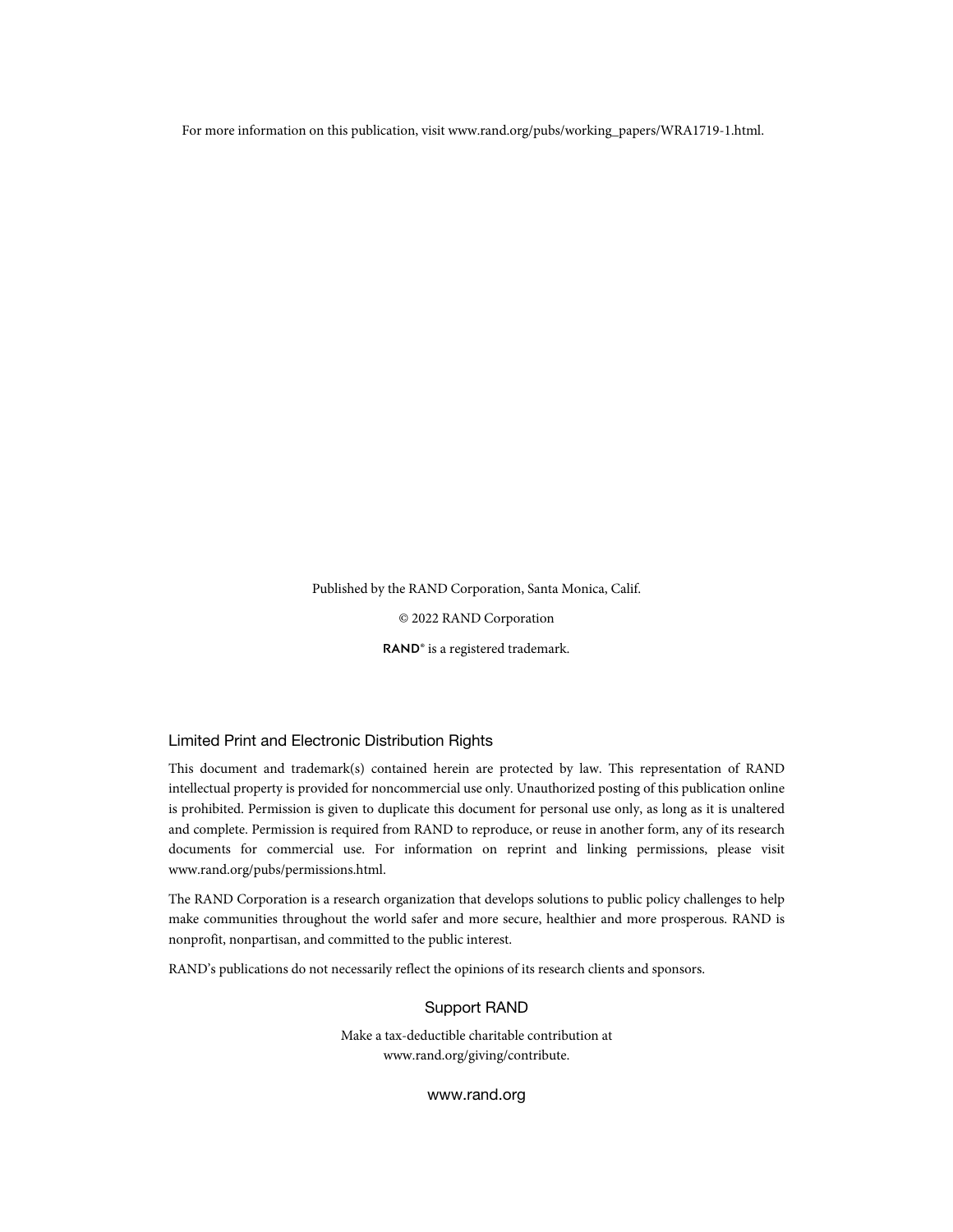Classifying documents at scale using algorithms is an important sub-area within machine learning. Although current generation transformer models perform extremely well on many natural language tasks such as document classification, they struggle with computing and memory requirements on long sequences, and often require significant amounts of computing power to train. We describe a simple method of improving performance on the problem of classifying sequences of text by concatenating the hidden state of a BERT-based transformer model with a dictionary-based bag-of-words model. The hybrid models that result outperform the transformer models by varying margins, while adding trivial amounts of compute requirements and boosting model interpretability. Just as importantly, we show that this hybrid approach can improve interpretability of models.

Better performing and more interpretable text classification models are important across a range of applications but has particular significance for national security. Quickly and accurately detecting malign information campaigns, extremist recruitment content, or conspiracy theories circulated over social media serves national security interests. Additionally, understanding how these antisocial messages function can inform responses. While this paper is primarily written for a technical audience familiar with machine learning and natural language processing, it should be of interest within the operations in information environment (OIE) community.

### National Security Research Division

This research was sponsored by the Office of the Secretary of Defense and conducted within the International Security Defense Policy (ISDP) Center of the RAND National Security Research Division (NSRD), which operates the RAND National Defense Research Institute (NDRI), a federally funded research and development center (FFRDC) sponsored by the Office of the Secretary of Defense, the Joint Staff, the Unified Combatant Commands, the Navy, the Marine Corps, the defense agencies, and the defense intelligence enterprise.

For more information on the RAND ISDP Center, see [www.rand.org/nsrd/isdp](http://www.rand.org/nsrd/isdp) or contact the director (contact information is provided on the webpage).

### Acknowledgments

The authors would like to thank Pete Schirmer for his thoughtful review and helpful comments.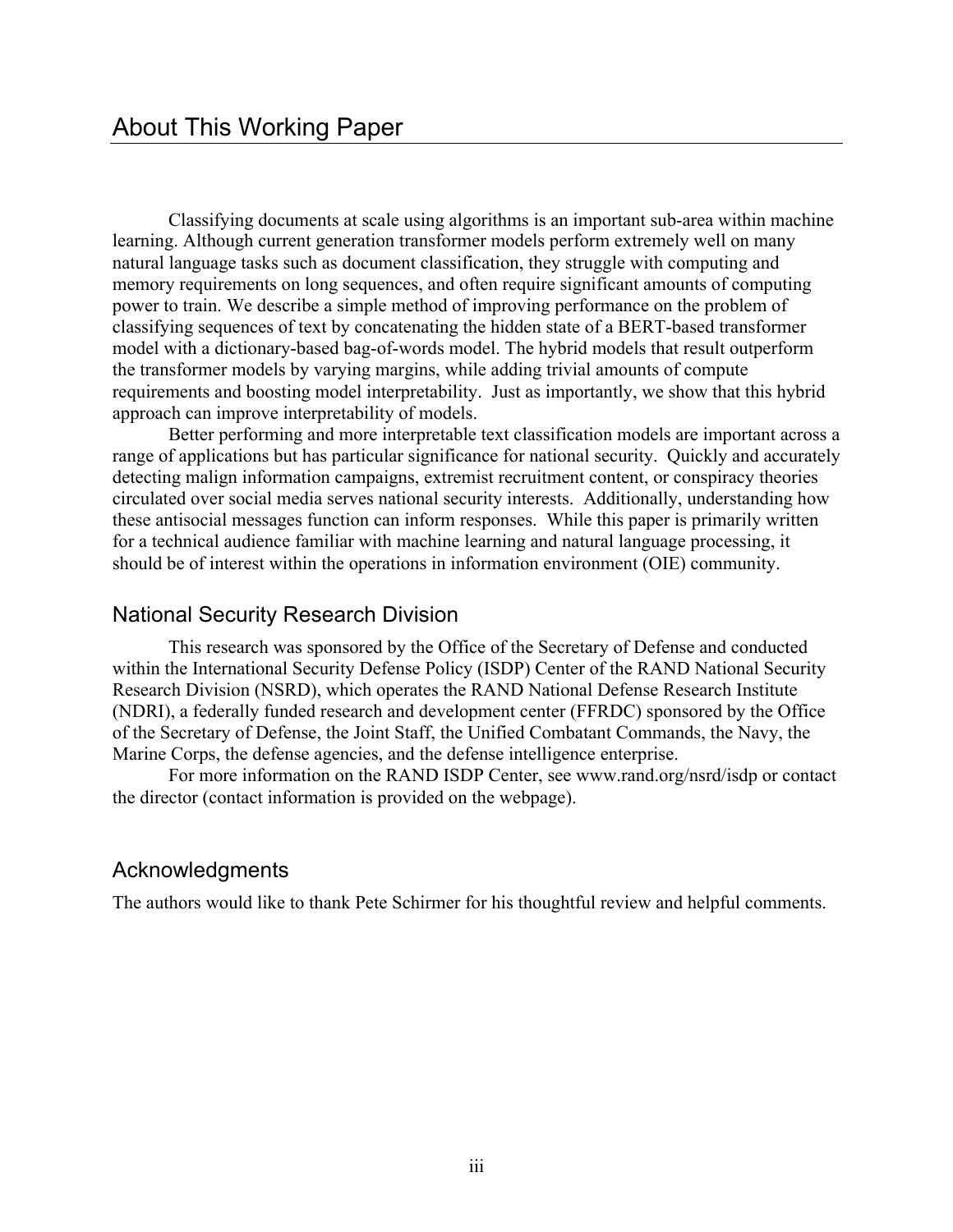### Abstract

Although transformer models perform extremely well on many natural language tasks, they may struggle with computing and memory requirements on long sequences, and often require significant amounts of computing power to train. Such models also lack interpretability. We describe a simple method of improving performance on the problem of classifying sequences of text by concatenating the hidden state of a BERT-based transformer model with a dictionarybased bag-of-words model. The hybrid models that result outperform the transformer models by varying margins, while adding trivial amounts of compute requirements and boosting model interpretability.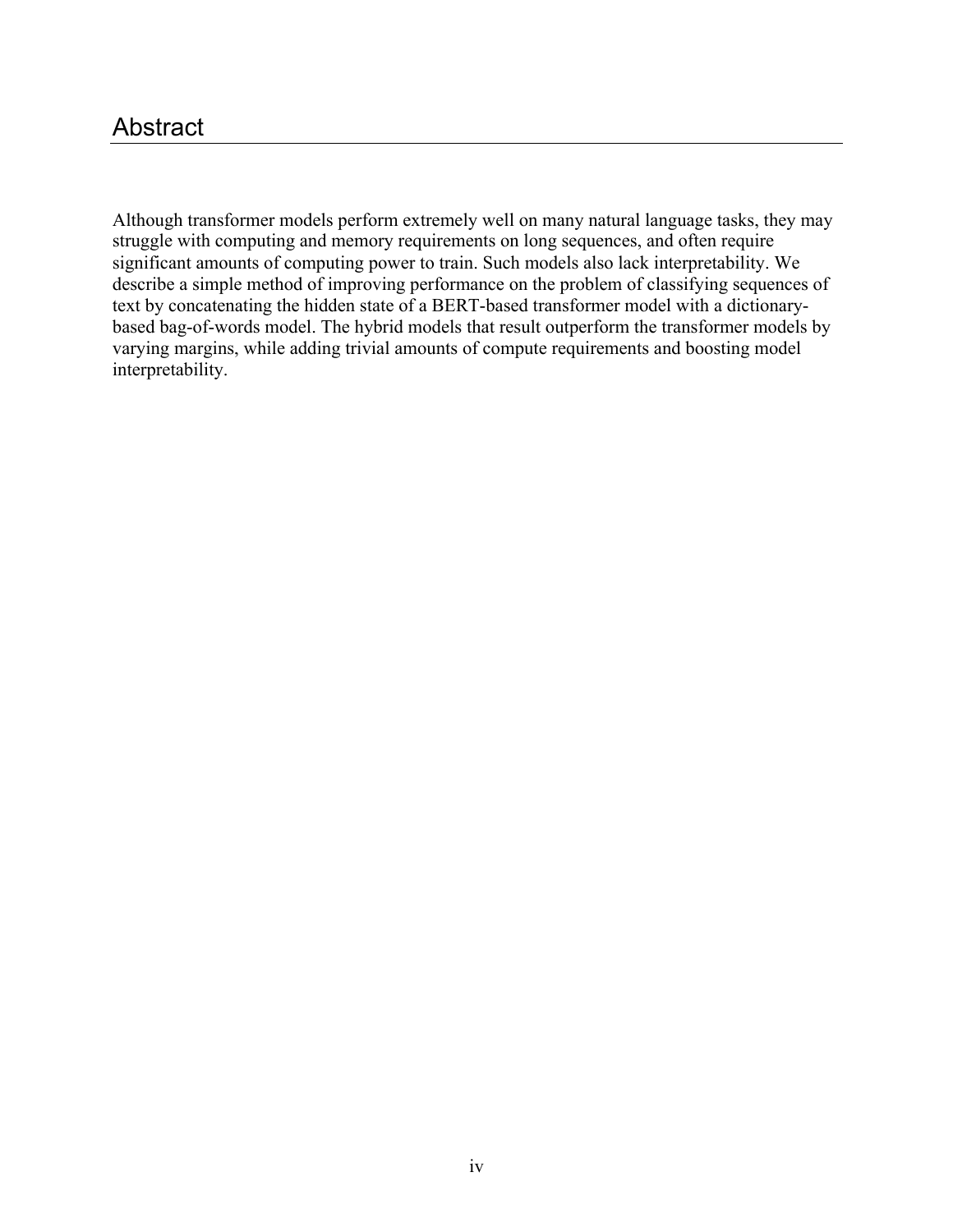### Summary

With the growth of the internet and a desire for data-driven solutions, policy analysis has increasingly relied on text mining to generate insights and recommendations. The RAND Corporation, for instance, has applied text analysis for identifying election interference on social media, detecting linguistic differences between conspiracy theories, and determining statesponsored narratives around COVID-19, among other initiatives. Robust, interpretable models of language are critical to these analyses.

Language models based on the Transformer architecture have ushered in a new era in natural language processing (NLP) and have quickly become the *de facto* standard method for many general-purpose NLP tasks, from language translation to question-answering. However, Transformer models are notorious for their intensive computing requirements and sometimes difficult-to-interpret results, both of which originate from the Transformer's highly complex deep neural network architecture, which often utilizes millions or billions of parameters. Bag-ofwords (BoW) models – models where the ordering of words is irrelevant, and all that matters is the set of words that are used and/or their occurrence frequency – are far simpler and computationally cheaper, albeit at the cost of substantially lower performance compared to more advanced Transformer models. Here we argue that simple BoW models, used in conjunction with deep Transformer models, can lead both to boosted performance and improved interpretability. This approach also is feasible in compute-constrained environments, e.g. without the use of GPU arrays.

We demonstrate this in two different ways: first, we describe an experiment where the addition of a BoW model dramatically improves sequence classification performance compared to a Transformer alone; and second, we show how the classification errors of a moderately inaccurate BoW model yields orthogonal insights to the classification successes of a pure Transformer model. Our results, while not groundbreaking, demonstrate the value of considering a suite of models when attempting to derive insights from data, instead of simply selecting the best-performing model, particularly in computing-constrained environments and where results must be translated into actionable policy.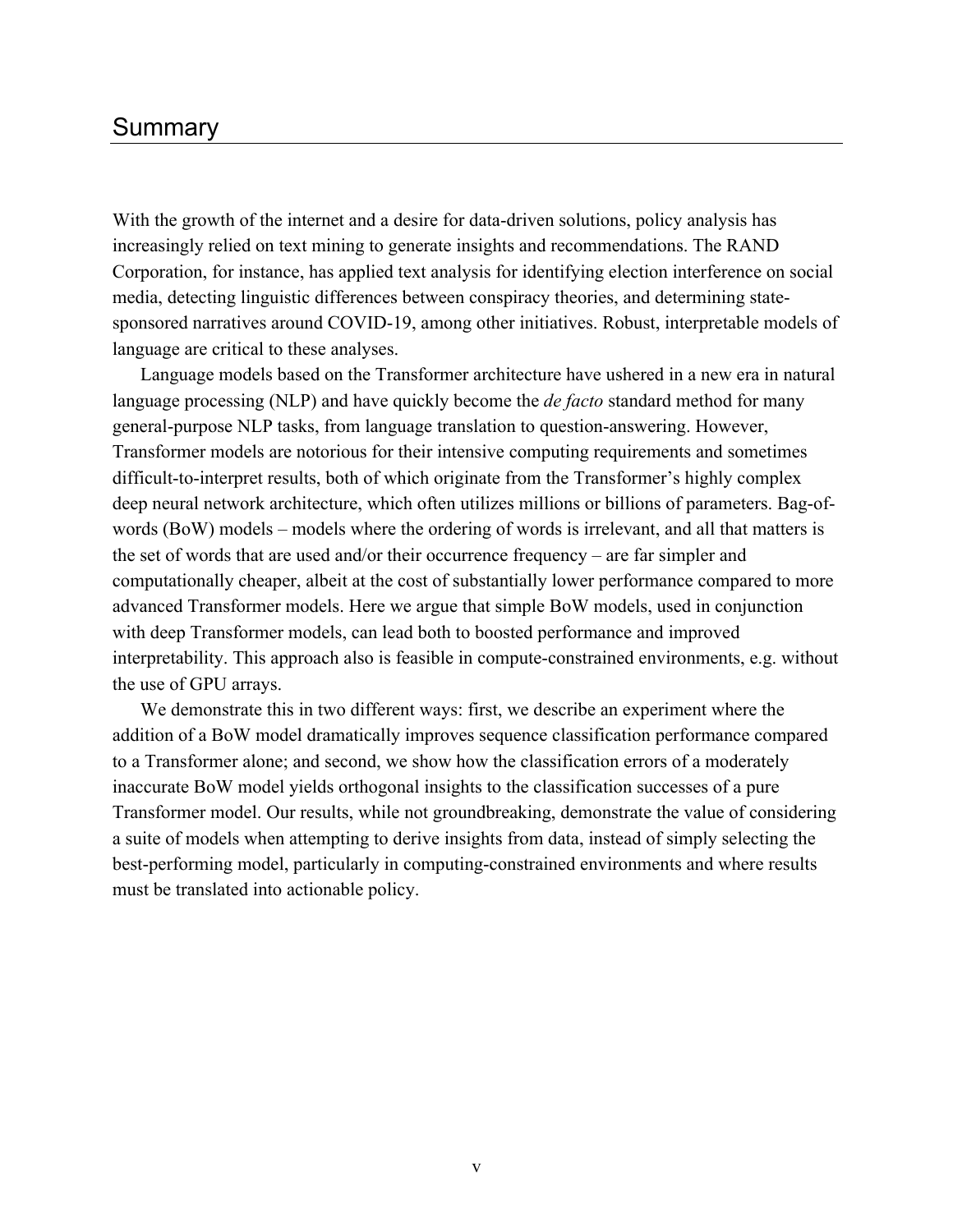## Contents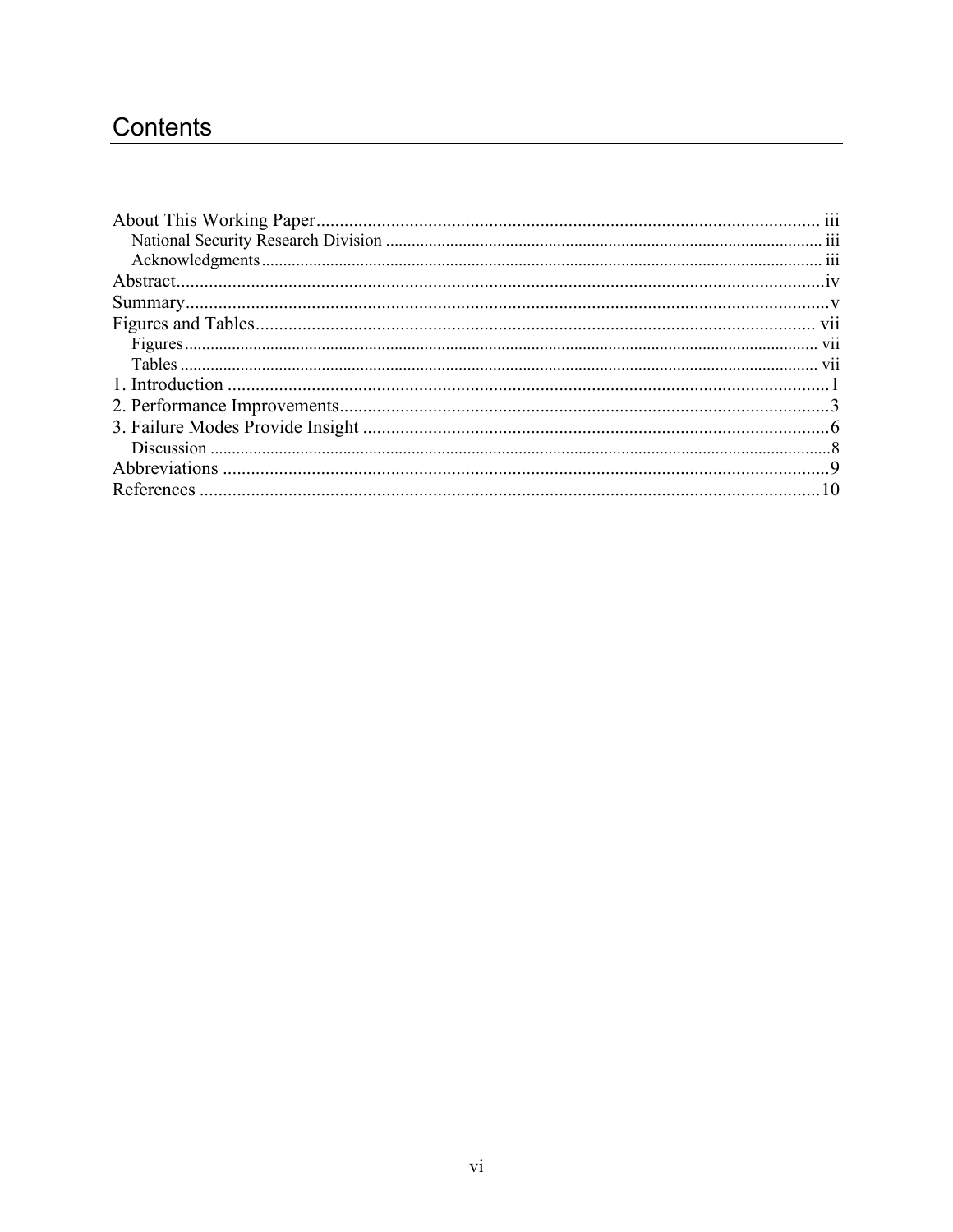## Figures and Tables

## Figures

## Tables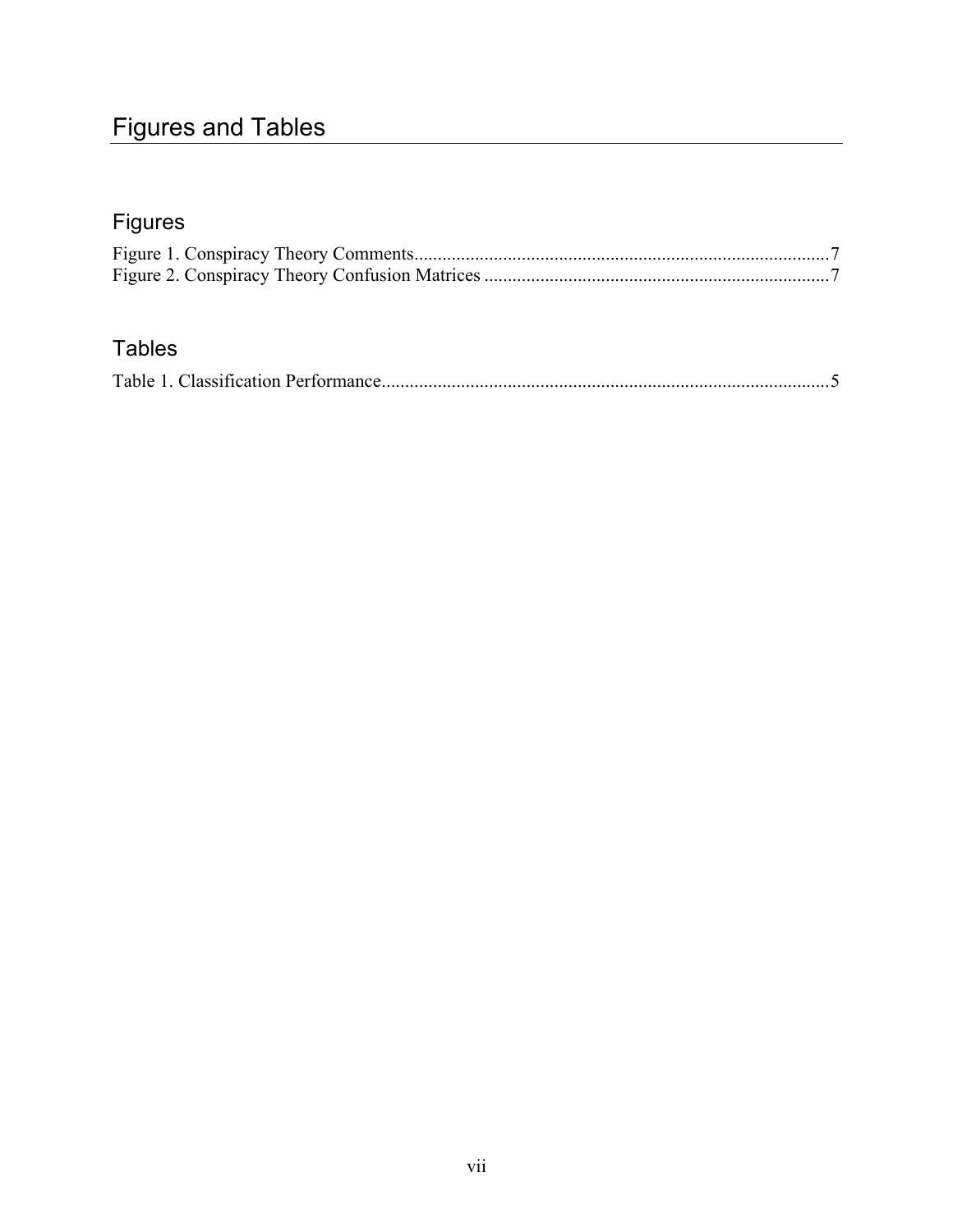### 1. Introduction

With the growth of the internet and a desire for data-driven solutions, policy analysis has increasingly relied on text mining to generate insights and recommendations. The RAND Corporation, for instance, has applied text analysis for identifying election interference on social media, detecting linguistic differences between conspiracy theories, and determining statesponsored narratives around COVID-19, among other initiatives. Robust, interpretable models of language are critical to these analyses.

Language models based on the Transformer architecture (Vaswani et al. 2017) have ushered in a new era in natural language processing (NLP) and have quickly become the *de facto*  standard method for many general-purpose NLP tasks, from language translation to questionanswering. The attention mechanism that Transformer models employ allows them to deal with relatively long sequences of text in an efficient way, especially compared to older recurrent neural network architectures like seq2seq (Sutskever, Vinyals, and Le 2014). However, Transformer models are notorious for their intensive computing requirements and sometimes difficult-to-interpret results, both of which originate from the Transformer's highly complex deep neural network architecture, which often utilizes millions or billions of parameters.

Bag-of-words (BoW) models – models where the ordering of words is irrelevant, and all that matters is the set of words that are used and/or their occurrence frequency – are far simpler and computationally cheaper. Several BoW models that rely on pre-computed dictionaries for sentiment and sociocultural features of language have been developed for analysis, such as Linguistic Inquiry and Word Count (LIWC) (Pennebaker and Francis 1999), MoralStrength (Araque, Gatti, and Kalimeri 2020), or SEANCE (Crossley, Kyle, and McNamara 2017). The tradeoff of using this class of models, of course, is substantially lower performance compared to more advanced Transformer models. Biggiogera et al., for example, directly compared a model relying on LIWC to one built around Google's BERT<sup>1</sup> model (Devlin et al. 2019) for the task of predicting conflict in relationships, finding the BERT-based model to be superior (Biggiogera et al. 2021).

The goal of this paper is to argue that simple BoW models, used in conjunction with deep Transformer models, can lead both to boosted performance and improved interpretability. This approach also is feasible in compute-constrained environments, e.g. without the use of GPU arrays. In this paper we employ a dictionary-based model analogous to LIWC, which we refer to as *stance*, in our analysis.

By *stance* we mean the attitudinal dimension of language, for example affect, certainty, social relations--stance is part of the pragmatic function of language, the complement of

<sup>&</sup>lt;sup>1</sup> BERT stands for Bidirectional Encoder Representations from Transformers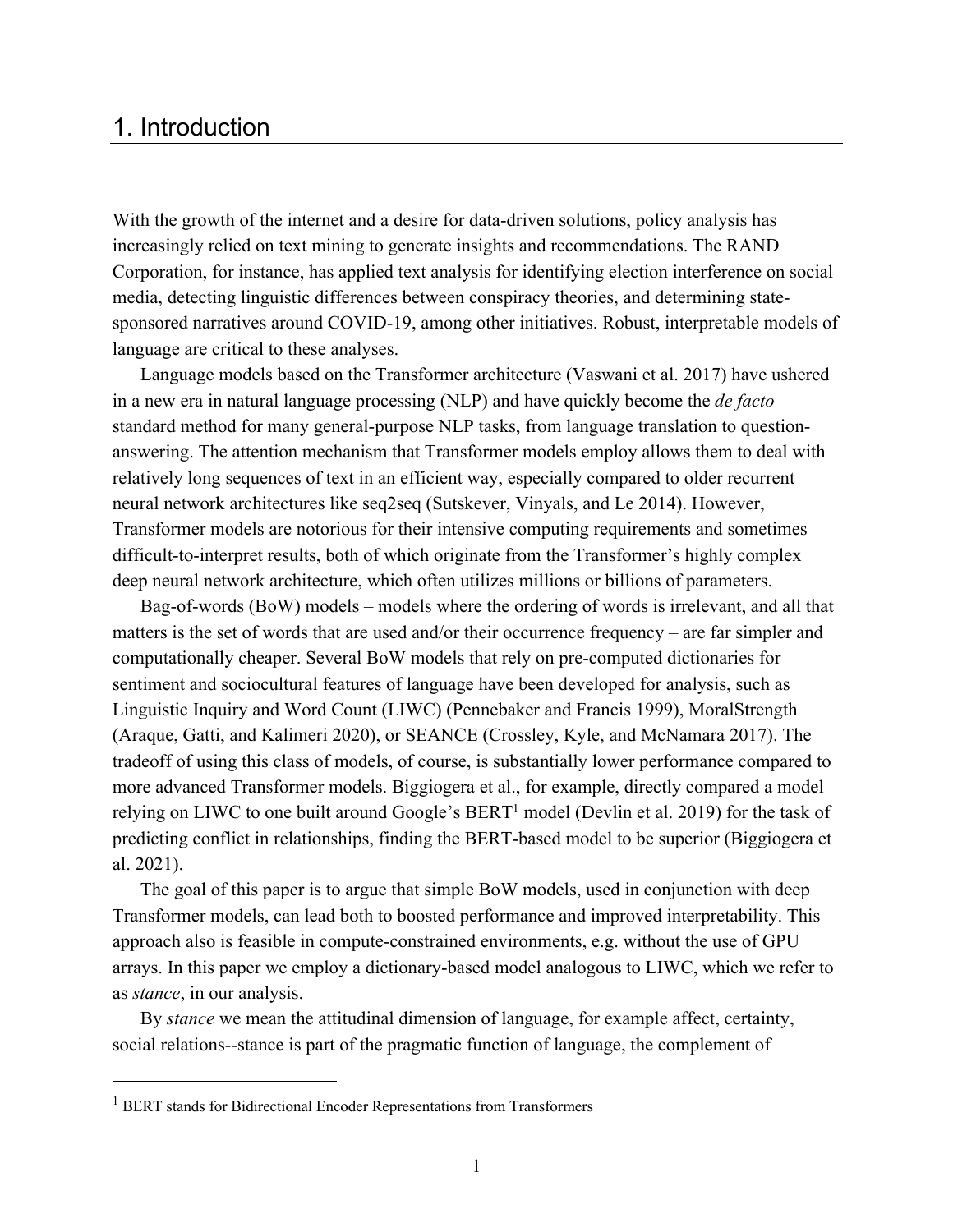semantics (Kavanagh et al. 2019). Our model uses a taxonomy of 119 stance variables originally developed at Carnegie Mellon University to capture rhetorical and pragmatic effects in text (Ringler, Klebanov, and Kaufer 2018; Wetzel et al. 2021). This stance model is a general purpose one, well suited to a wide range of pre-planned texts, and general enough to have been ported over to Modern Standard Arabic successfully for clustering the Central Intelligence Agency's Bin-Laden archive (Bellasio et al. 2021). All documents in our datasets were transformed into vectors within that 119-dimension rhetorical space. These vectors tend to be relatively sparse, because most sentences do not contain any particular language stance, but become less sparse as the length of the document increases. For documents with about 20 words, about 10 stance values are typically nonzero, while documents with 100 words typically have about 25 nonzero stances.<sup>2</sup> This can be contrasted with the embeddings produced by a Transformer model, which are dense (nearly all values are nonzero). The stance model captures the pragmatic half of the hybrid model (a Transformer model captures the semantic half) and is human interpretable: features such as "fear," "uncertainty." or "spatial relations" make sense to humans.

Hybrid architectures combining machine learning and deep learning methods are not new. Because each has affordances and constraints, hybrid approaches can compensate for complementary weaknesses and improve model performance across a wide range of applications including sentiment classification (Salur and Aydin 2020), recommendation systems (Huang et al. 2019), and modeling the spread of infectious diseases (Chew et al. 2021). Where our hybrid approach is distinct is in leveraging a human theory of language features. This broad, general dictionary used not only improves classification performance in. many applications, but perhaps more importantly improves interpretability of models through a sparse taxonomy of language moves that are human readable.

As mentioned above, for the broad problem of analyzing text itself, rather than focusing solely on the best model for predictions, we believe both types of models can complement one another. We demonstrate this in two different ways: first, we describe an experiment where the addition of a BoW model dramatically improves sequence classification performance compared to a Transformer alone; and second, we show how the classification errors of a moderately inaccurate BoW model yields orthogonal insights to the classification successes of a pure Transformer model. Our results, while not groundbreaking, demonstrate the value of considering a suite of models when attempting to derive insights from data, instead of simply selecting the best-performing model, particularly in computing-constrained environments and where results must be translated into actionable policy.

<sup>&</sup>lt;sup>2</sup> The fraction of nonzero stances tends to increase roughly with the square root of the document length.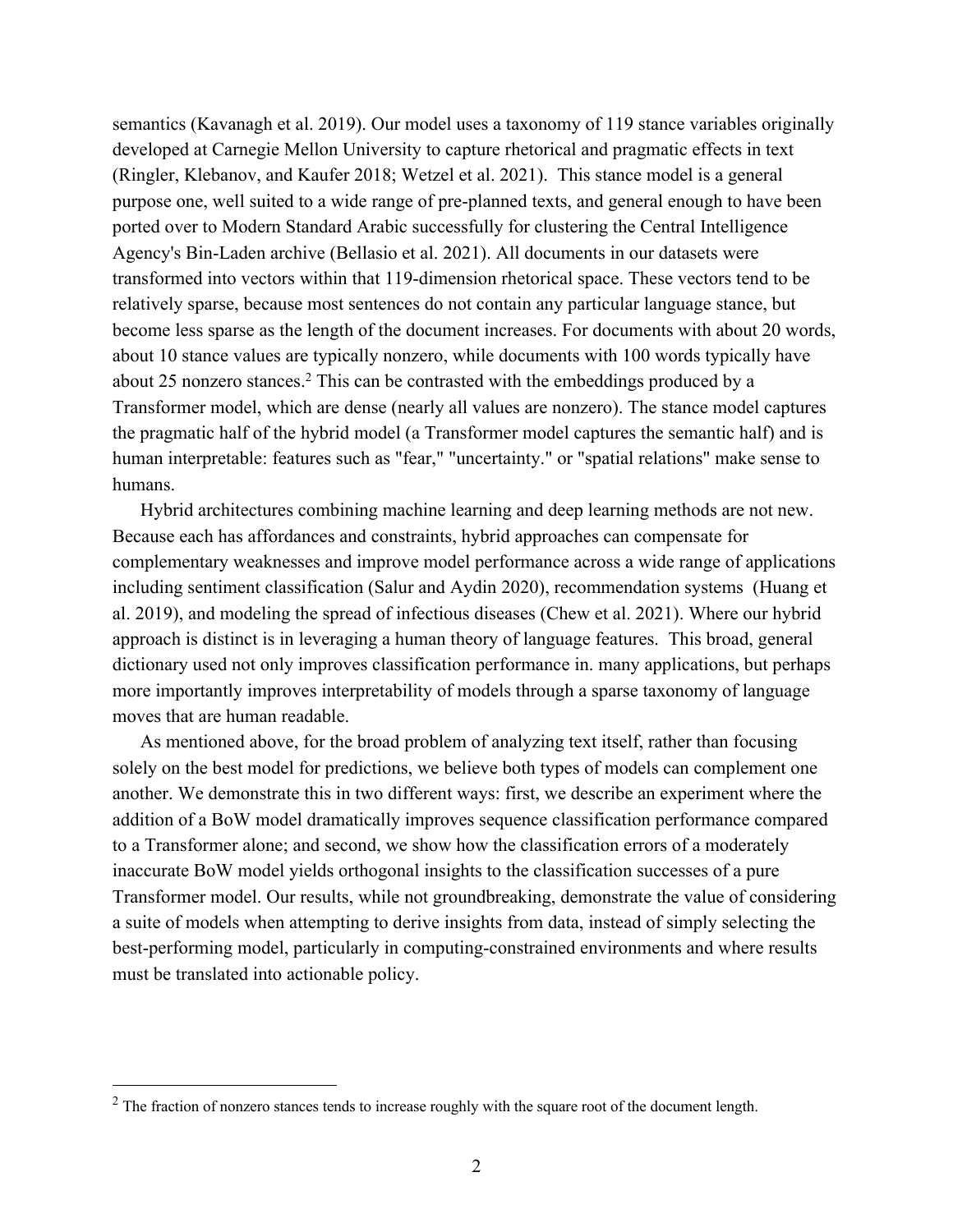### 2. Performance Improvements

Training a Transformer model to perform sequence classification can be done in one of two main ways: the model can be trained directly through backpropagation, or the sequence can be fed into pretrained Transformer whose hidden states are then used as training data for a simpler algorithm. The latter method is generally more appropriate for cases with limited amounts of training data or compute power, where fine-tuning the Transformer network is impractical, and is the method that we use here.

We observed a somewhat surprising result in (Marcellino et al. 2020) where a Transformerbased model was used to classify a dataset of known Russian trolls on Twitter. It was found that a direct concatenation of the stance vectors with the hidden state of a BERT-based model, fed through a logistic regression classifier, significantly boosted performance in some cases. Inspired by that result (which we reproduce below), we set out to investigate two other datasets to see if a similar boost in performance would occur. We refer to this kind of model that combines a BoW representation of text with a deep neural network embedding as a *hybrid* model below.

As a benchmark transformer model, we use the base DistilRoBERTa model from the sentence-transformer library (Reimers and Gurevych 2019). This model is a trained to generate a vector space of short text sequences, such that similar sentences are placed nearby one another in the space. Training is performed by digesting two separate sequences of text and training a 'Siamese network' on a label associated with the closeness of the two sequences. One half of the Siamese network is then removed, and an input sentence can be encoded by observing the final hidden state in the network. The result is a vector of length 768.

We build a simple classifier on the DistilRoBERTa and stance data by training a logistic regression model on top of either the DistilRoBERTa vector, stance vector, or the concatenation of the two. This straightforward implementation of a classifier is well-suited for scenarios with limited computing capabilities, as no fine-tuning or backpropagation is required for the DistilRoBERTa model and generating stance vectors scales linearly with the amount of text required. Such a model can be trained and applied even without the use of a GPU. The embeddings of the DistilRoBERTa model (which are essentially normally distributed around zero) and the stance vectors (which range from 0 to 1) are scaled differently, but a logistic regression model fits each parameter separately, so no rescaling was required before training. The logistic regression model we used in all cases applied a standard L2 regularization penalty to prevent overfitting with a value of 1, except for the Amazon dataset, as we describe below.

Table 1 shows the results of our 'out-of-the-box' implementations on three different text databases: Russian trolls on Twitter (Marcellino et al. 2020), ironic and non-ironic product reviews on Amazon (Filatova 2012), and the IMDB review dataset (Maas et al. 2011). The Russian troll dataset has 527 unique trolls, and 10,069 non-trolls, and is therefore highly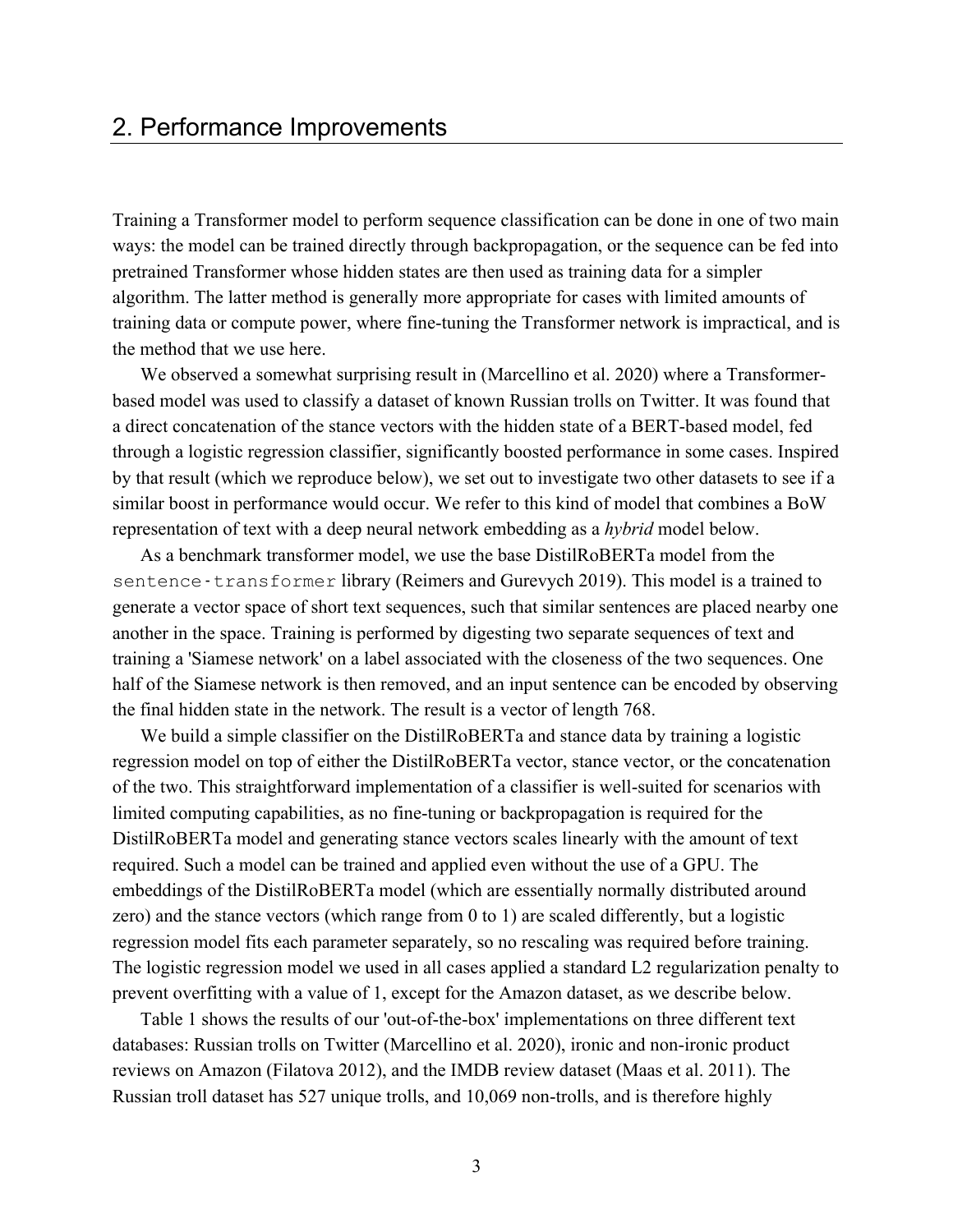imbalanced. The Amazon review dataset contains 437 ironic and 817 non-ironic reviews (1254 total samples), and the IMDB dataset contains 12,500 each of positive and negative reviews (for a total of 25,000). Note that while each dataset is nominally split into two distinct categories (troll/nontroll, ironic/nonironic, and positive/negative), they differ qualitatively. For example, negative movie reviews can range on a wide spectrum from mild to scathing, and irony can be expressed in multiple ways. On the other hand, because the Russian troll accounts were operated with a unified set of goals, we suspect that they may be more uniform in their language, which may explain the high performance we see below.

We split into training and testing sets with an 80/20 split ratio and train a logistic regression classifier on the associated vectors. Our classifier is built using scikit-learn (Pedregosa et al. 2011). All values shown are the Matthews correlation coefficient (Baldi et al. 2000) for the binary classification task, a performance metric that takes into account both true and false positives and negatives, and is well-suited to imbalanced datasets. Higher scores indicate better performance; we see that in all cases, the hybrid model performs the best (although gains in performance are varied). We interpret this variation in improvement as relating to the balance of pragmatic versus semantic content of the classified text. Russian trolls on the Internet seek to activate emotions and persuade, almost wholly pragmatic use of language, and thus a hybrid approach may add more value. On the other hand, Amazon product reviews, (especially nonironic ones) are less rich in pragmatic content, and less likely to benefit from a hybrid approach.

We note that the Amazon dataset is relatively small (only 1207 total instances), which is probably why we see the strongest evidence of overfitting on it of our samples. In fact, the default regularization appeared to be insufficient on the Amazon dataset, so we used an L2 parameter of 0.07, which was the strongest regularization that still achieved reasonable performance. Still, even with this regularization, the hybrid model continues to perform best, suggesting that nontrivial information is contained in the two different datasets.

Also interesting to note is that the entries in the Russian Trolls data, which consists of concatenated tweets, are generally much longer (average of about 1000 words) than the IMDB (about 230) and Amazon (about 90) entries. Transformer models are notoriously difficult to train on longer pieces of text, while BoW models should perform best on long text. Indeed, we see the biggest gain in performance for the hybrid models on the Russian Trolls data, which suggests that long text sequences may be on of the best uses of hybrid modeling approaches.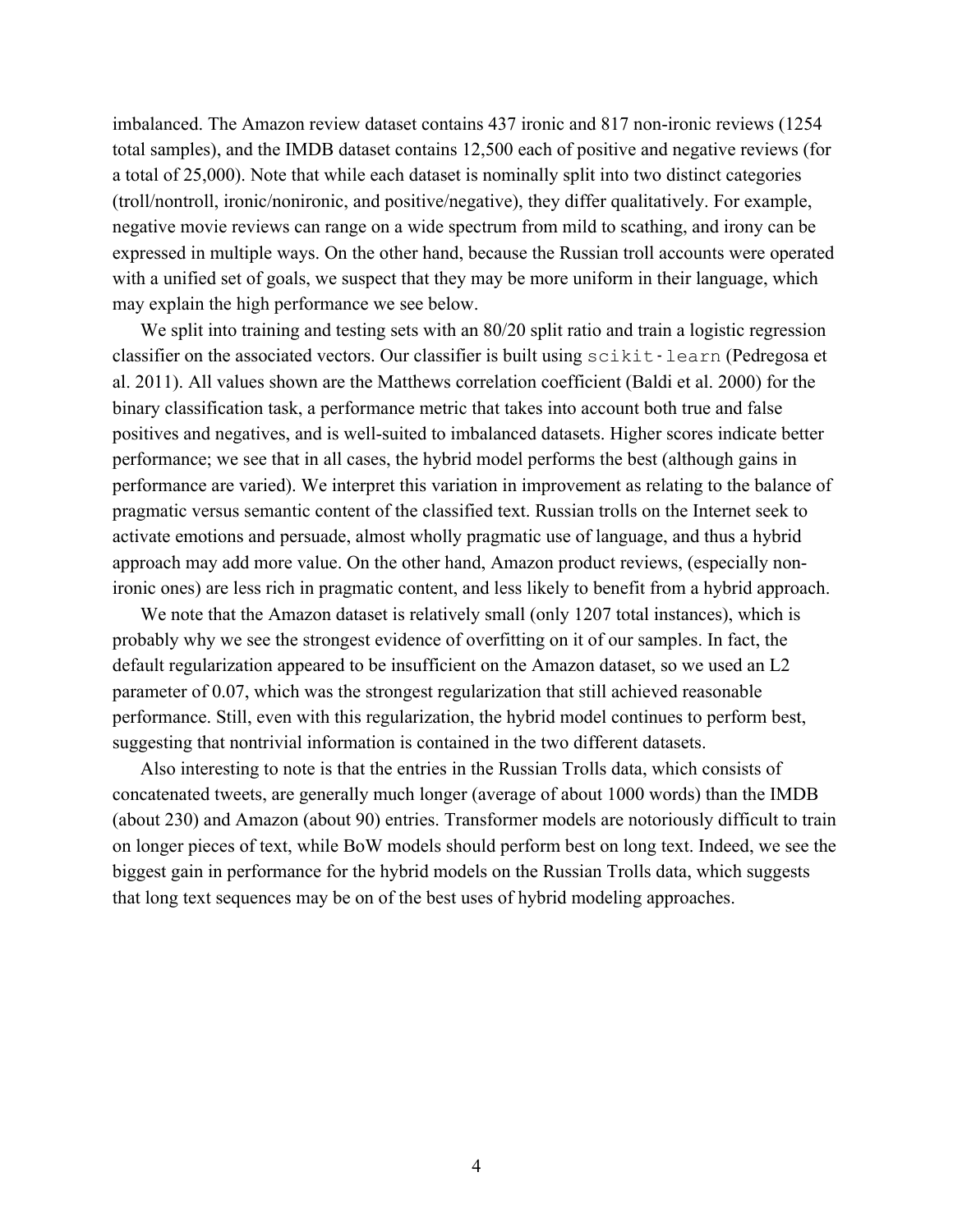| <b>Dataset</b>        | <b>BoW Stance</b> |       | <b>DistilRoBERTa</b> |       | Hybrid |       |
|-----------------------|-------------------|-------|----------------------|-------|--------|-------|
|                       | Train             | Test  | Train                | Test  | Train  | Test  |
| Russian trolls        | 0.933             | 0.936 | 0.953                | 0.943 | 0.995  | 0.992 |
| Amazon ironic reviews | 0.545             | 0.443 | 0.492                | 0.493 | 0.659  | 0.512 |
| <b>IMDB</b>           | 0.559             | 0.529 | 0.743                | 0.629 | 0.736  | 0.659 |

### **Table 1. Classification Performance**

NOTE: Classification scores (Matthews correlation coefficient) for the three tasks with our three model paradigms (BoW, Transformer, and Hybrid). We find in all cases that the Hybrid model offers the best performance on the holdout (test) set.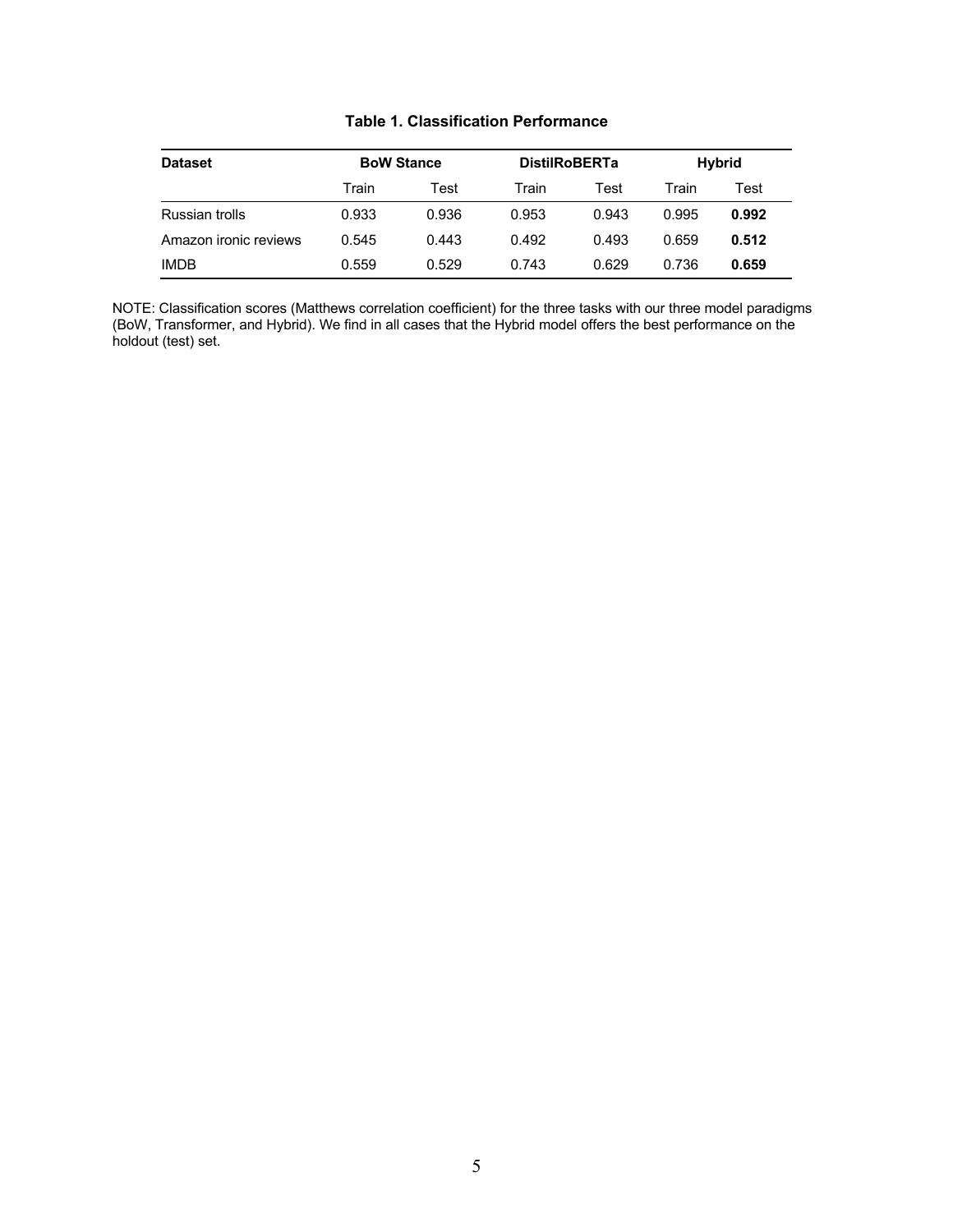The primary goal when performing modeling is often to increase performance. A welldesigned model, however, can often yield just as much insight (or even more) by observing its failures rather than its successes. We illustrate this principle by training and applying a DistilRoBERTa model and a BoW stance vector model to a dataset composed of comments associated with four different conspiracy theories: COVID-19, 'white genocide', aliens, and antivaccination. More details about the dataset and the conspiracy theories themselves can be found in (Marcellino et al. 2021). The stance values are derived as before. For the DistilRoBERTa vectors, we use the embeddings produced by the Base v1 version of sentencetransformers. We then apply T-SNE dimensionality reduction (van der Maaten and Hinton 2008) to the resulting vectors and display the 2-dimensional projections in Figure 1.

Figure 1 shows that the DistilRoBERTa model is clearly superior to raw stance vectors when distinguishing between conspiracy theory language; not only are the clusters of comments clearly separable, we can even identify subcommunities within each conspiracy theory that are closely clustered together. This hierarchical mapping of conspiracy theories could be quite useful from a policymaker perspective, who may be interested in understanding how these communities change over time and interact with one another. Meanwhile, the clusters determined by the BoW stance data alone are rather indistinct, indicating that there is significant overlap in the type of language used by conspiracy theorists. Nevertheless, some conclusions are identifiable from the BoW stance model in Figure 1, namely, that anti-vaccine language is relatively distinct from other conspiracy theory language.

As with the Russian troll data, we next trained a logistic regression classifier (using oneversus-rest policy) on the BoW and DistilRoBERTa vectors, in order to determine how powerful each algorithm was for classifying sequences. We split the comments randomly into train (75%) and test (25%) sets, The results were unsuprising: the DistilRoBERTa model was highly accurate (>95%) on both training and test sets at identifying the conspiracy theory, while the BoW stance model was somewhat less accurate (87%). When trained on the combined DistilRoBERTa and BoW stance vectors, performance was barely changed from the DistilRoBERTa-alone model. The overall results are shown in Table 2.

At first glance, the results appear to indicate that the Transformer model is simply superior to the BoW stance model. But a closer look at the confusion matrices for our models (shown in Figure 2) demonstrates that the inaccuracies of the BoW stance model themselves provide insight: the model appears to confuse the Aliens and COVID-19 conspiracy theories significantly more than other theories. This indicates that these two conspiracy theories share several features of language outside of the semantic content. From Figure 1, one might assume that the Aliens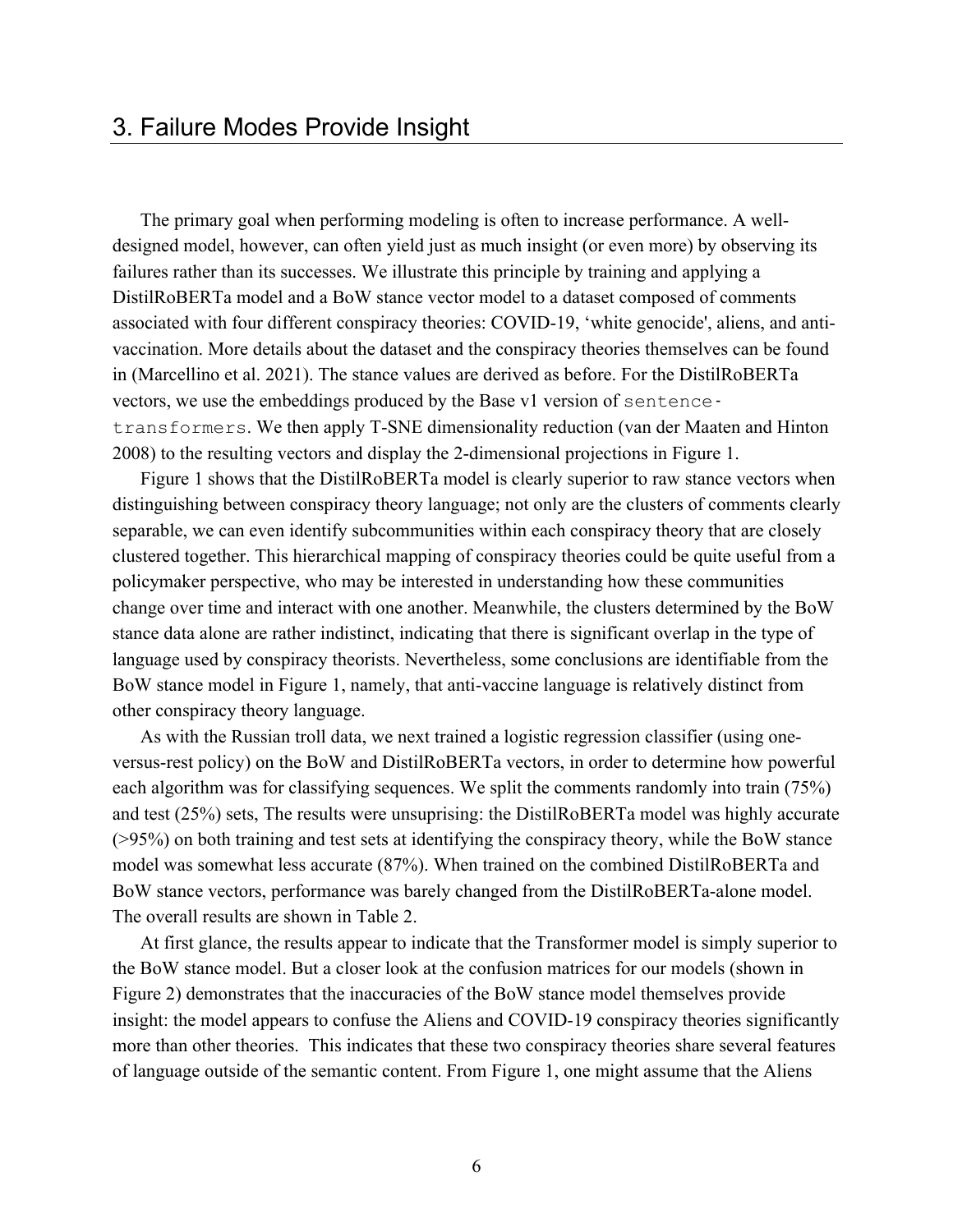conspiracy theory is relatively isolated; the fact that the two theories share many stance features might indicate that the two theories are potentially persuasive to each other's adherents.



**Figure 1. Conspiracy Theory Comments**

#### SOURCE: RAND Analysis

NOTE: Comments associated with four conspiracy theories, mapped into a 2-dimensional space by the T-SNE algorithm. On the left, T-SNE is applied to the BoW stance vectors associated with each comment, while on the right, itis applied to the neural network hidden state in a DistilRoBERTa model. The Transformer is clearly more powerful at distinguishing between conspiracy theory language, even identifying sub-communities. The BoW stance model does not look at semantic content, which results in poorer distinguishing ability; however, some patters (anti-vaccine language is relatively distinct from other conspiracy theories) are clear.



#### **Figure 2. Conspiracy Theory Confusion Matrices**



NOTE: Confusion matrices (test sets only) for Logistic Regression classification algorithm trained on the BoW stance vectors and the DistilRoBERTa hidden states. In the right panel is the difference between the two confusion matrices, for clarity. As before, the DistilRoBERTa model is more accurate than the BoW stance model, but the inaccuracy in distinguishing Aliens from COVID-19 comments is telling nonetheless - an insight that would be missed by a Transformer-only model.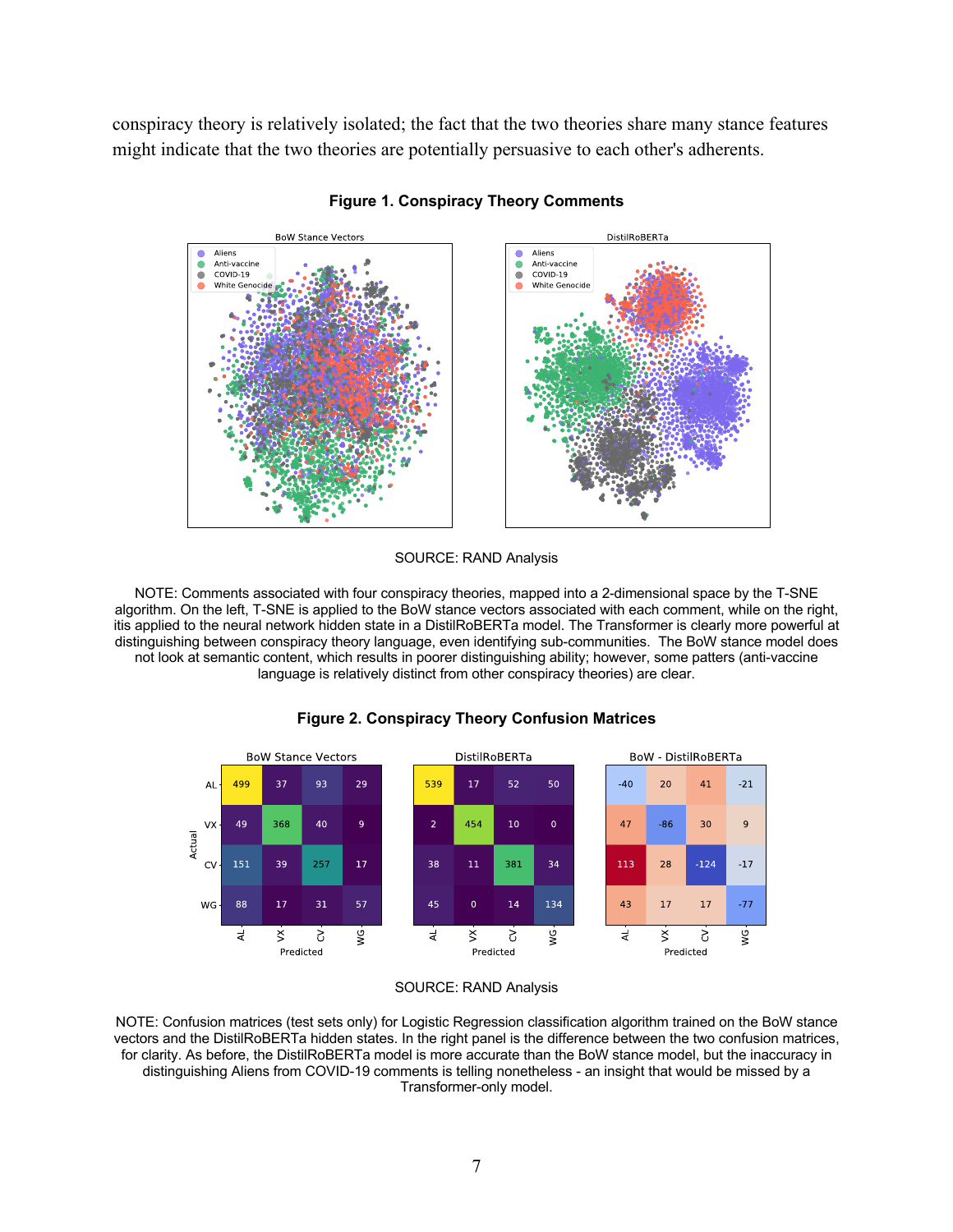### **Discussion**

Understanding text corpora is important for a variety of problems across public policy domains, such as developing taxonomies of conspiracy theories or identifying foreign propaganda. The results that we present here suggest that the use of shallow, interpretable BoW models can improve understanding of text corpora when used in combination with deep Transformer language models. We note that not only do these models scale well as text length increases (unlike most Transformer models), they improve performance of Transformer classification algorithms, in some cases significantly. This is interesting, because the two models digest the same data, meaning they must be extracting different data from the same sequences of text. This potentially points towards a promising direction for future Transformer architectures; we leave this question for future work. As we also showed, improved models are not necessarily always ideal -- models should be expected to fail when presented with certain data. Model failure, therefore, can be a clue that identifies interesting patterns in data that would not be found otherwise. These methods could be useful to supplement future text analyses that require both power and interpretability, such as those done in a policymaking context.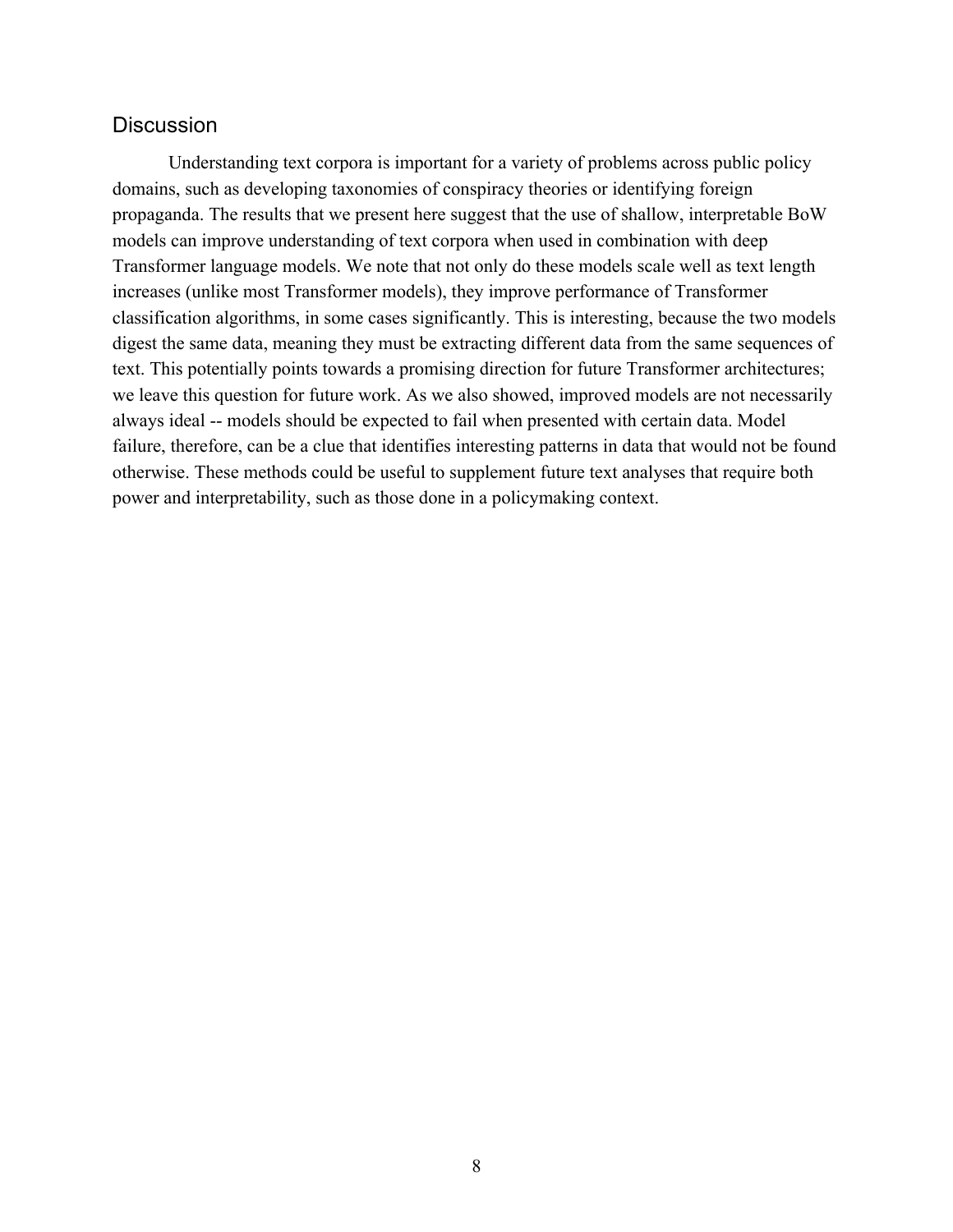## Abbreviations

| <b>BERT</b> | <b>Bidirectional Encoder Representations from Transformers</b> |
|-------------|----------------------------------------------------------------|
| <b>BoW</b>  | Bag of Words                                                   |
| LIWC-       | Linguistic Inquiry and Word Count                              |
| <b>NLP</b>  | Natural Language Processing                                    |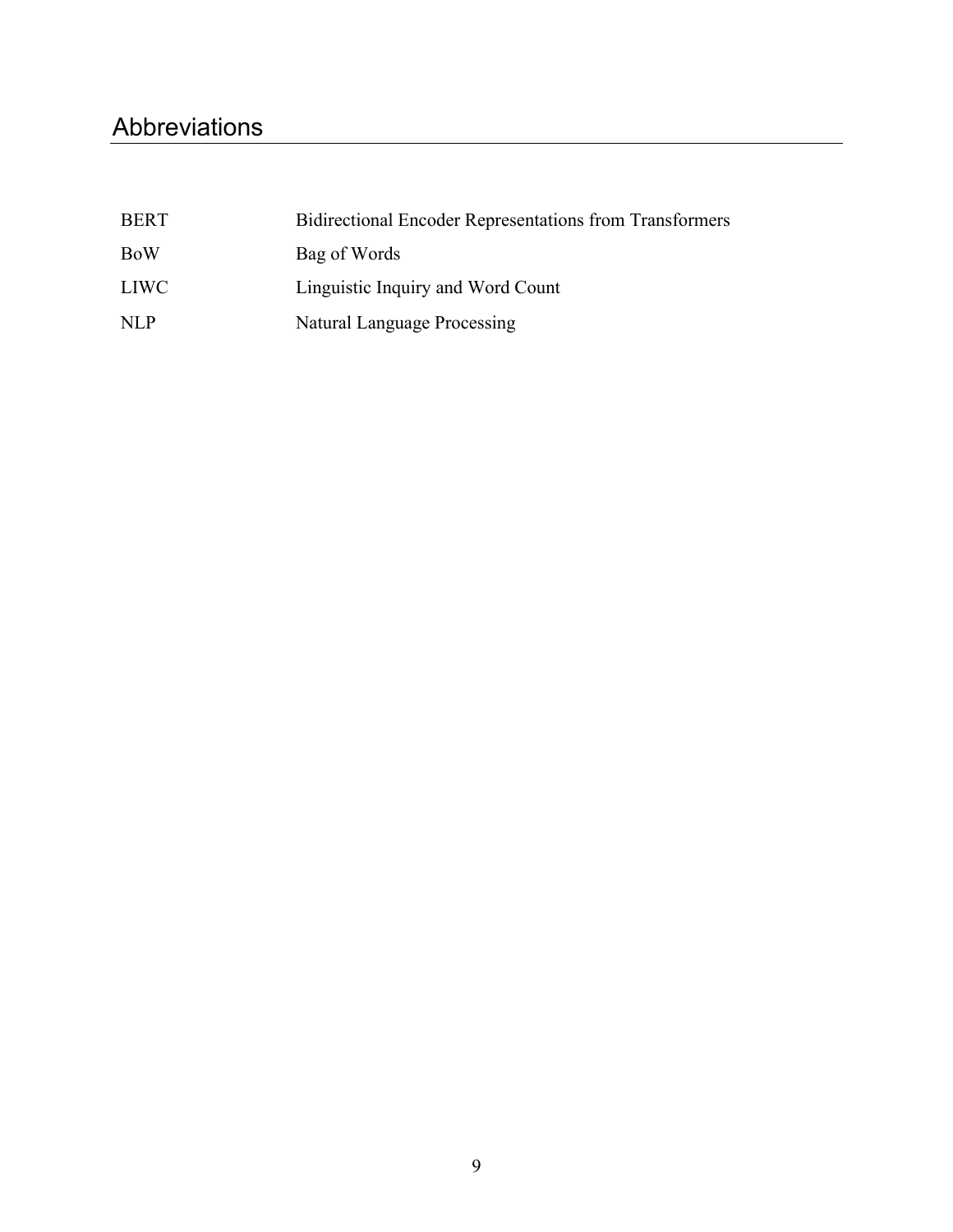### References

- Araque, Oscar, Lorenzo Gatti, and Kyriaki Kalimeri. 2020. "MoralStrength: Exploiting a Moral Lexicon and Embedding Similarity for Moral Foundations Prediction." *Knowledge-Based Systems* 191 (March): 105184. [https://doi.org/10.1016/j.knosys.2019.105184.](https://doi.org/10.1016/j.knosys.2019.105184)
- Baldi, Pierre, Søren Brunak, Yves Chauvin, Claus A. F. Andersen, and Henrik Nielsen. 2000. "Assessing the Accuracy of Prediction Algorithms for Classification: An Overview." *Bioinformatics* 16 (5): 412–24. [https://doi.org/10.1093/bioinformatics/16.5.412.](https://doi.org/10.1093/bioinformatics/16.5.412)
- Bellasio, Jacopo, Sarah Grand-Clement, Shazan Iqbal, William Marcellino, Alice Lynch, Yousuf Abdelfatah, Tor Richardson-Golinski, Kate Cox, and Giacomo Persi Paoli. 2021. "Insights from the Bin Laden Archive: Inventory of Research and Knowledge and Initial Assessment and Characterisation of the Bin Laden Archive," May. [https://www.rand.org/pubs/research\\_reports/RRA109-1.html.](https://www.rand.org/pubs/research_reports/RRA109-1.html)
- Biggiogera, Jacopo, George Boateng, Peter Hilpert, Matthew Vowels, Guy Bodenmann, Mona Neysari, Fridtjof Nussbeck, and Tobias Kowatsch. 2021. "BERT Meets LIWC: Exploring State-of-the-Art Language Models for Predicting Communication Behavior in Couples' Conflict Interactions." *ArXiv:2106.01536 [Cs]*, June. [http://arxiv.org/abs/2106.01536.](http://arxiv.org/abs/2106.01536)
- Chew, Alvin Wei Ze, Yue Pan, Ying Wang, and Limao Zhang. 2021. "Hybrid Deep Learning of Social Media Big Data for Predicting the Evolution of COVID-19 Transmission." *Knowledge-Based Systems* 233 (December): 107417. [https://doi.org/10.1016/j.knosys.2021.107417.](https://doi.org/10.1016/j.knosys.2021.107417)
- Crossley, Scott A., Kristopher Kyle, and Danielle S. McNamara. 2017. "Sentiment Analysis and Social Cognition Engine (SEANCE): An Automatic Tool for Sentiment, Social Cognition, and Social-Order Analysis." *Behavior Research Methods* 49 (3): 803–21. [https://doi.org/10.3758/s13428-016-0743-z.](https://doi.org/10.3758/s13428-016-0743-z)
- Devlin, Jacob, Ming-Wei Chang, Kenton Lee, and Kristina Toutanova. 2019. "BERT: Pre-Training of Deep Bidirectional Transformers for Language Understanding." *ArXiv:1810.04805 [Cs]*, May.<http://arxiv.org/abs/1810.04805>.
- Filatova, Elena. 2012. "Irony and Sarcasm: Corpus Generation and Analysis Using Crowdsourcing." In *Proceedings of the Eighth International Conference on Language Resources and Evaluation (LREC'12)*, 392–98. Istanbul, Turkey: European Language Resources Association (ELRA). [http://www.lrec](http://www.lrec-conf.org/proceedings/lrec2012/pdf/661_Paper.pdf)[conf.org/proceedings/lrec2012/pdf/661\\_Paper.pdf.](http://www.lrec-conf.org/proceedings/lrec2012/pdf/661_Paper.pdf)
- Huang, Zhenhua, Chang Yu, Juan Ni, Hai Liu, Chun Zeng, and Yong Tang. 2019. "An Efficient Hybrid Recommendation Model With Deep Neural Networks." *IEEE Access* 7: 137900– 912. [https://doi.org/10.1109/ACCESS.2019.2929789.](https://doi.org/10.1109/ACCESS.2019.2929789)
- Kavanagh, Jennifer, William Marcellino, Jonathan S. Blake, Shawn Smith, Steven Davenport, and Mahlet Gizaw. 2019. "News in a Digital Age: Comparing the Presentation of News Information over Time and Across Media Platforms," May. [https://www.rand.org/pubs/research\\_reports/RR2960.html.](https://www.rand.org/pubs/research_reports/RR2960.html)
- Maas, Andrew L., Raymond E. Daly, Peter T. Pham, Dan Huang, Andrew Y. Ng, and Christopher Potts. 2011. "Learning Word Vectors for Sentiment Analysis." In *Proceedings of the 49th Annual Meeting of the Association for Computational*